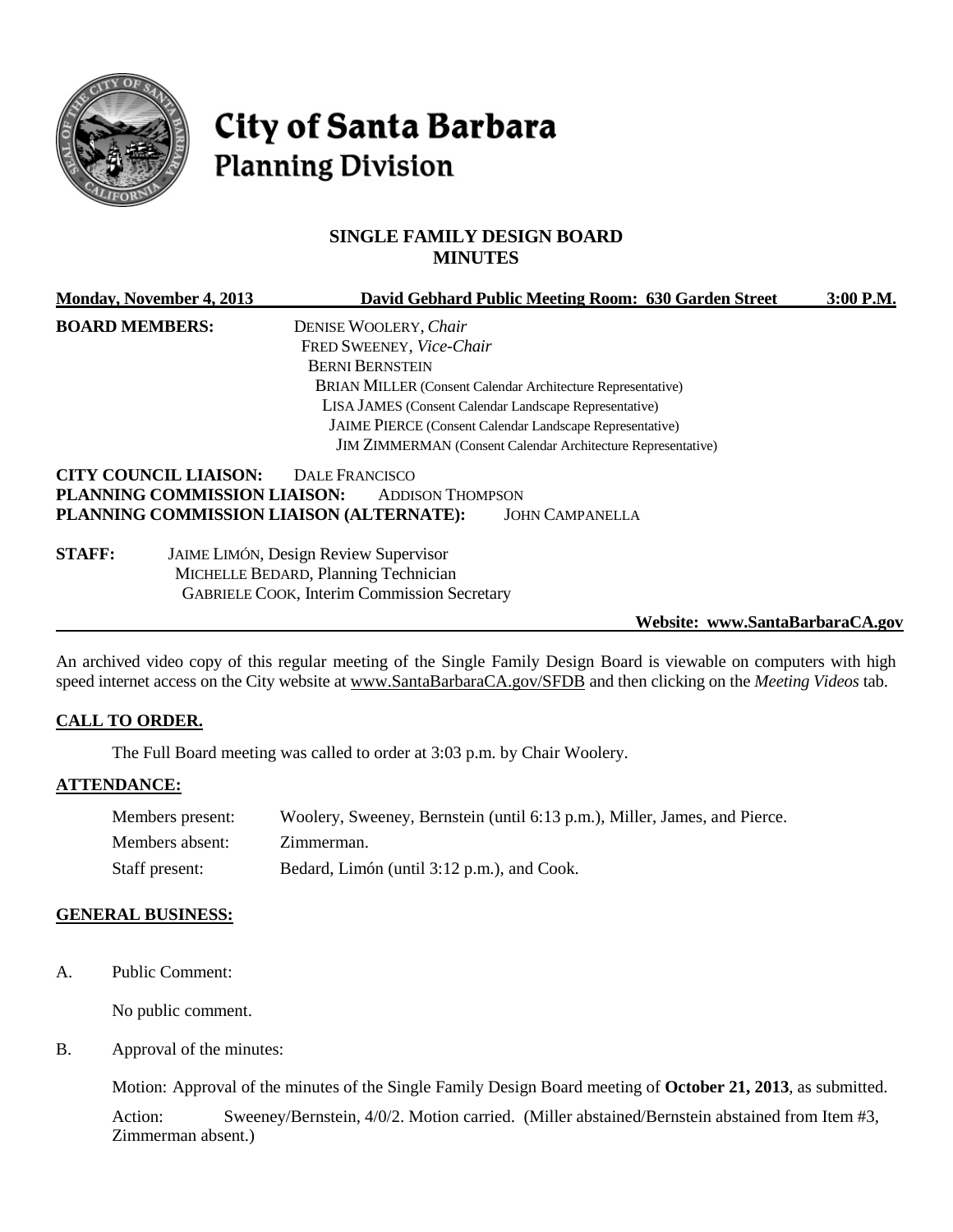- C. Consent Calendars:
	- Motion: Ratify the Consent Calendar of **October 28, 2013**. The Consent Calendar was reviewed by Sweeney/Pierce. Action: Sweeney/Woolery, 5/0/1. Motion carried. (Bernstein abstained Item A, Zimmerman absent.) Motion: Ratify the Consent Calendar of **November 4, 2013**. The Consent Calendar was reviewed by Sweeney/Pierce. Action: Bernstein/Sweeney, 6/0/0. Motion carried. (Zimmerman absent.)
	-
- D. Announcements, requests by applicants for continuances and withdrawals, future agenda items, and appeals.
	- a. Ms. Bedard made the following announcements:
		- a) Board member Zimmerman will be absent from the meeting.
- E. Subcommittee Reports.

No Subcommittees.

# **DISCUSSION/ACTION ITEM**

# **1. PROPOSED AMENDMENTS TO SBMC 22.69.110C REGARDING SFDB QUORUM REQUIREMENTS**

**(3:10)** Staff: Jaime Limón, Senior Planner/Design Review Supervisor

(Presentation and discussion of Santa Barbara Municipal Code §22.69.110C)

Actual time: 3:08 p.m.

Presentation and discussion held.

**Motion: Recommendation to accept the proposed amendment to Santa Barbara Municipal Code §22.69.110C regarding the quorum requirement of having one licensed professional for quorum.**

Action: Sweeney/Bernstein, 6/0/0. Motion carried. (Zimmerman absent).

# **CONCEPT REVIEW - NEW ITEM: PUBLIC HEARING**

### **2. 1860 EUCALYPTUS HILL RD A-2 Zone**

**(3:20)** Assessor's Parcel Number: 015-161-052 Application Number: MST2013-00432 Owner: Frederick Graham Architect: Tai Yeh

(Proposal to convert the existing garage into new habitable area to the existing 2,525 square foot twostory, single-family residence, and to construct a new, 484 square foot, detached, two-car garage, with a second story, 394 square foot, accessory building and second story deck. The proposal includes minor exterior alterations to the existing residence. The proposed total of 3,913 square feet, located on a 38,333 square foot lot in the Hillside Design District, is 80% of the guideline floor-to-lot-area ratio (FAR). This project addresses violations identified in Zoning Information Report ZIR2013-00426.)

**(Comments only; project requires environmental assessment and compliance with Tier 3 Storm Water Management Program.)**

Actual time: 3:12 p.m.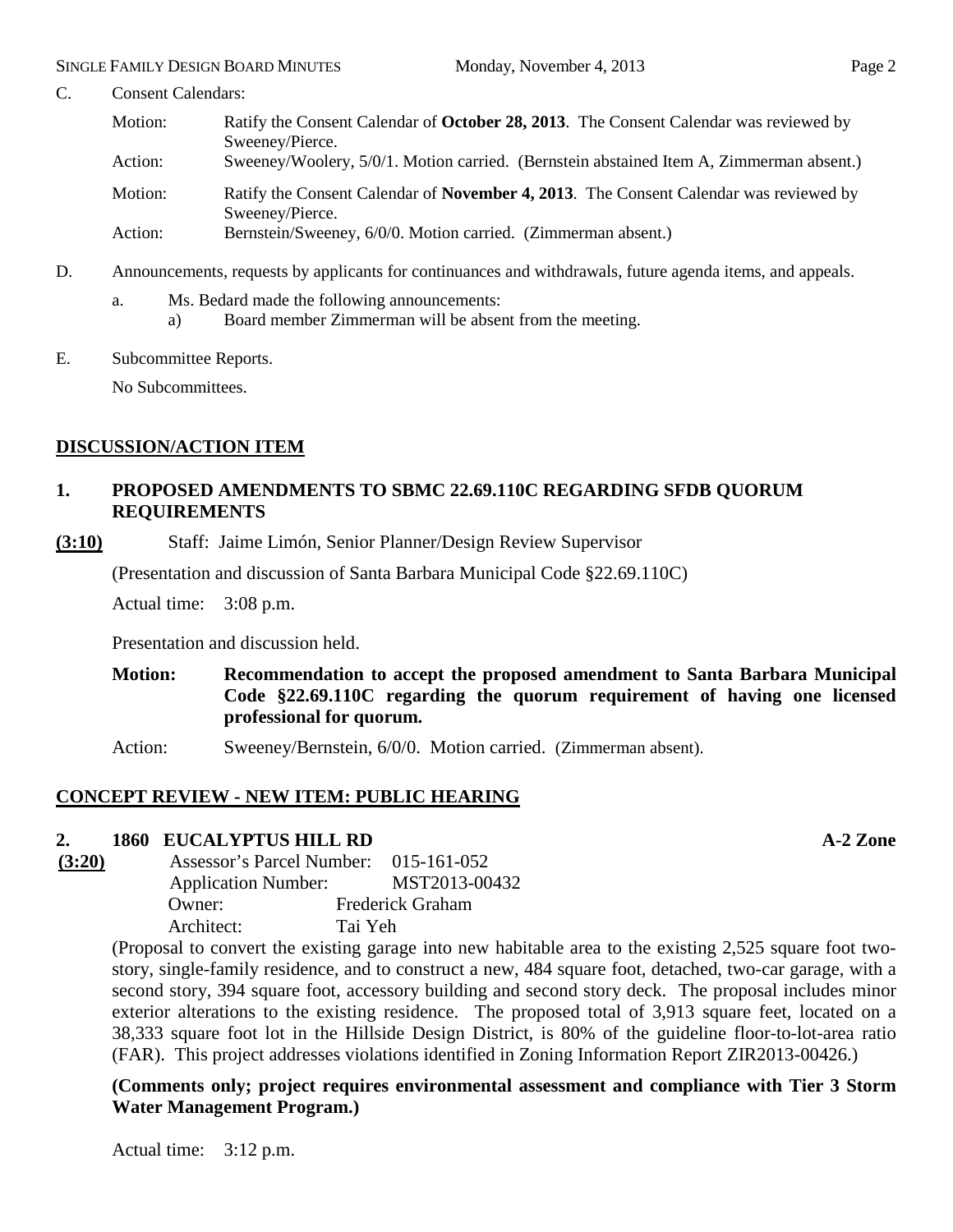Present: Tai Yeh, Architect Laurie Romano, Landscape Architect

Public comment opened at 3:22 p.m.

1) Lori Buxton, neighbor, expressed concerns regarding view impact from height of garage.

A letter of expressed concern from Paula Westbury was acknowledged.

Public comment closed at 3:25 p.m.

### **Motion: Continued indefinitely to Full Board with comments:**

- 1) The Board finds the general architecture approach is acceptable.
- 2) Study placement of the new garage closer to the house, as demonstrated in option three (3) in the landscape architect plans.
- 3) The Board finds the proposed new pool to be the proper approach, as demonstrated in option three (3) of the landscape plans.
- 4) Clarify pool equipment location.
- 5) Provide a section of the garage to the street in order to understand the relationship of the height of garage to street level.
- 6) Provide a section of the pool in the north/south direction to understand pool and deck level relationship with house and garage.
- 7) Study adding horizontal element to break the massing of the elevator shaft.
- 8) Provide compliance with Tier 3 Storm Water Management Plan (SWMP).

Action: Sweeney/Bernstein, 6/0/0. Motion carried. (Zimmerman absent).

# **CONCEPT REVIEW - NEW ITEM: PUBLIC HEARING**

### **3. 1562 MARQUARD TERR R-1 Zone**

| (3:50) | Assessor's Parcel Number:  | 041-031-018      |
|--------|----------------------------|------------------|
|        | <b>Application Number:</b> | MST2013-00424    |
|        | Owner:                     | Joanne Gronquist |
|        | Architect:                 | Joe Ewing        |

(Proposal for a 477 square foot, one-story addition and 144 square foot, two-story addition to an existing 1,352 square foot, two-story, single-family residence, with a 396 square foot, detached, two-car garage, and 238 square foot, detached storage structure. The project includes window and door alterations, replacement of existing siding with stucco, a new standing seam metal roof, and demolition and reconstruction of 49 square feet of the existing garage. The proposed total of 2,607 square feet, located on an 8,411 square foot parcel in the Hillside Design District, is 79% of the required floor-to-lot area ratio (FAR). The project includes Staff Hearing officer review for requested zoning modifications.)

# **(Concept review. Comments only; project requires environmental assessment and Staff Hearing officer review for requested zoning modifications.)**

Actual time: 3:42 p.m.

Present: Joe Ewing, Architect

Public comment opened at 3:53 p.m. As no one wished to speak, public comment was closed.

A letter of expressed concern from Paula Westbury was acknowledged.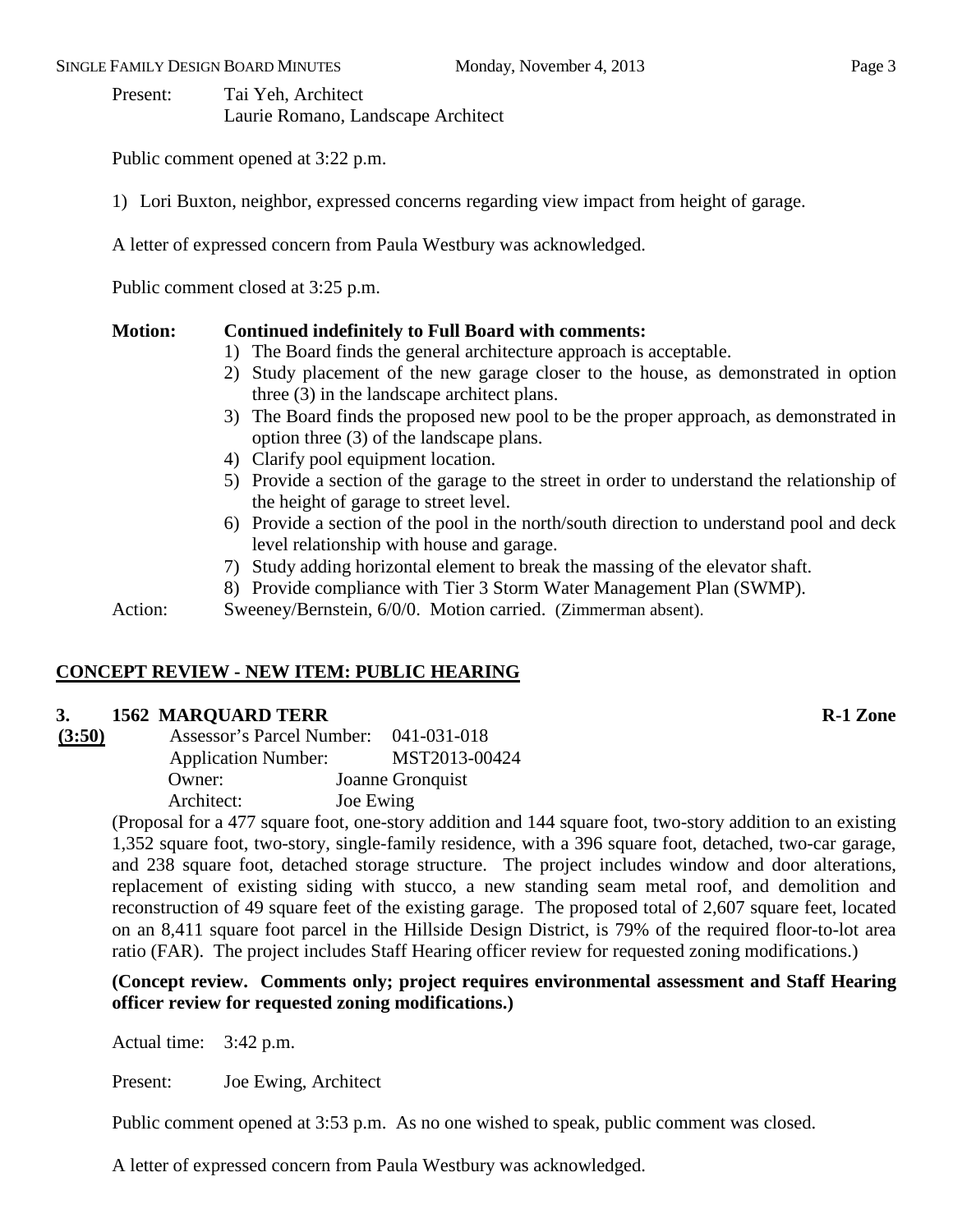# **Motion: Continued indefinitely to Full Board with comments:**

- 1) Study all window fenestrations in the new addition to be more consistent in the style of the existing structure, in particular on the south and east elevations. Study the windows in correlation with roof lines.
- 2) Study the roof element of the new addition at the second floor bathroom.
- 3) Provide the color and materials board.
- 4) Study and specify the stucco treatment.
- 5) Provide clarification of the roof material.

Action: Miller/Sweeney, 6/0/0. Motion carried. (Zimmerman absent).

# **CONCEPT REVIEW - NEW ITEM: PUBLIC HEARING**

# **4. 475 BRAEMAR RANCH LN A-1/SD-3 Zone**

**(4:20)** Assessor's Parcel Number: 047-030-019 Application Number: MST2013-00439 Owner: Spencer Seal Living Trust Architect: Howard Wittausch

> (Proposal for site alterations to include the demolition of an existing swimming pool and patio, construction of a new 150 lineal foot, 30-inch tall, integral-colored concrete block retaining wall, a new 2,000 square foot permeable patio, associated site landscaping, and approximately 800 square feet of new permeable paving for the lower driveway. The proposal includes 696 cubic yards of grading excavation and 713 cubic yards of fill. The 1.26 acre parcel is developed with an existing 4,201 square foot single-family residence to remain. No alterations are proposed to the residence.)

# **(Action may be taken if sufficient information is provided.)**

Actual time: 4:10 p.m.

Present: Howard Wittausch, Architect and Civil Engineer Spencer Seal, Owner.

Public comment opened at 4:14 p.m. As no one wished to speak, public comment was closed.

Letters of expressed concerns from Patricia Foley, neighbor, regarding potential landscaping that may block private views; Eddie Rhode, neighbor, regarding shared property line; and Paula Westbury were acknowledged.

# **Motion: Project Design Approval with the finding that the Neighborhood Preservation Ordinance criteria have been met as stated in Subsection 22.69.050 of the City of Santa Barbara Municipal Code and continued indefinitely to the Consent with comments:**

- 1) The Board had positive comments regarding consistency and appearance, neighborhood compatibility, quality of architecture and materials and landscape, good neighbor guidelines, and public views.
- 2) Specify the location of the third coral tree on the plans.
- 3) The Board finds that the proposed new site landscaping acceptable, and that it will not result in any negative view impacts to the neighbors.
- 4) Provide a final landscape plan with drainage details.
- 5) Provide a color and materials board, and provide examples of the paving and stone wall materials.
- Action: Sweeney/Bernstein, 6/0/0. Motion carried. (Zimmerman absent).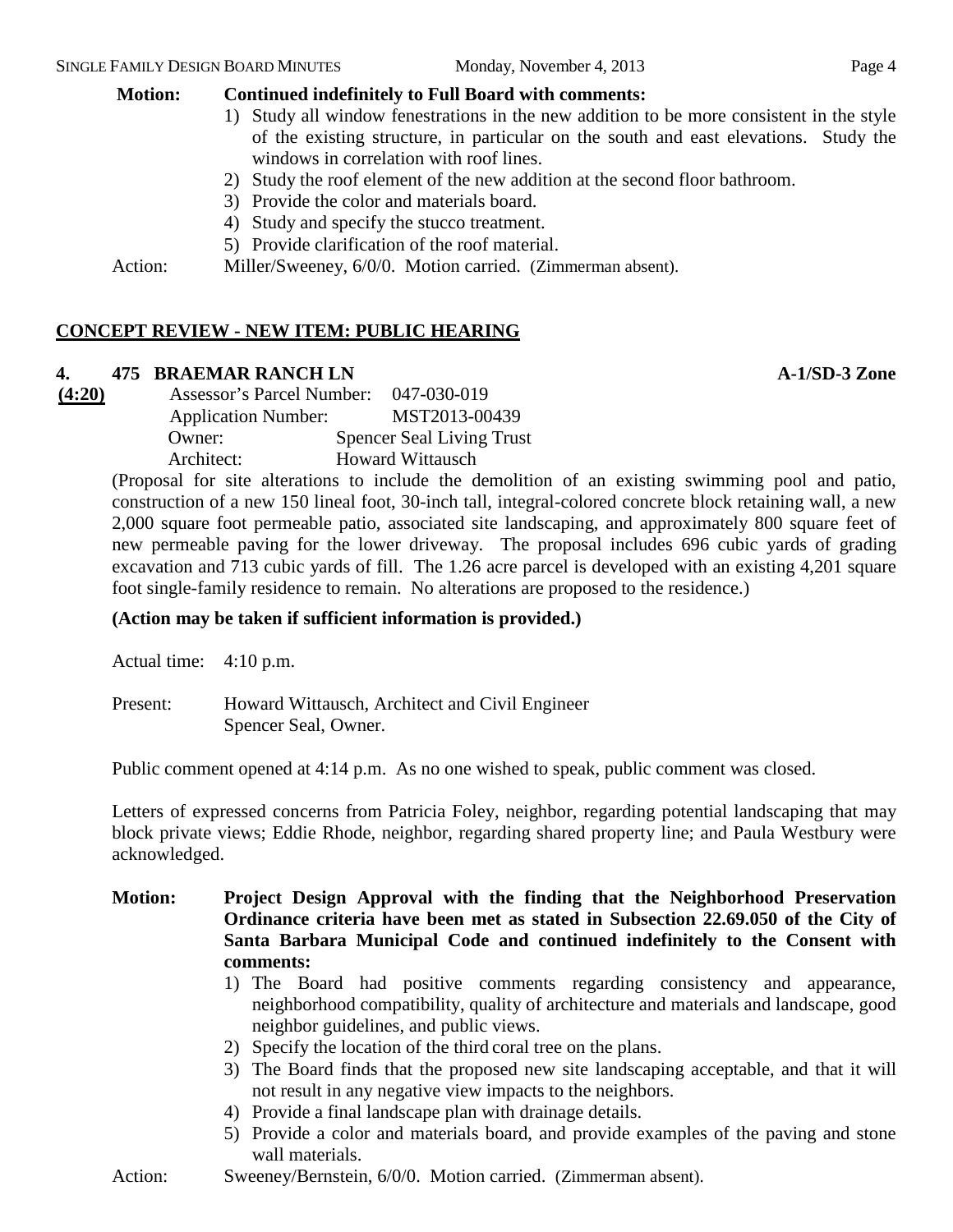### **\*\*THE BOARD TOOK A BRIEF RECESS AT 4:25 P.M. AND RECONVENED AT 4:29 P.M.\*\***

#### **PROJECT DESIGN REVIEW**

#### **5. 1565 LA CORONILLA DR E-1 Zone**

**(4:40)** Assessor's Parcel Number: 035-302-003 Application Number: MST2013-00330 Owner: Mortgage Deeds, LLC Architect: Jason Grant

(Proposal to construct a two-story, 3,264 square foot, single-family residence with a detached, 441 square foot, two-car garage, located on a vacant, 17,957 square foot lot in the Hillside Design District. The proposal includes new site retaining walls and steps, and 120 cubic yards of grading beneath the proposed building footprint. The proposed total of 3,705 square feet is 84% of the guideline floor-to-lot area ratio (FAR).)

#### **(Action may be taken if sufficient information is provided. Project requires environmental finding for CEQA Guidelines Section 15183 Exemption. Project was last reviewed on August 26, 2013.)**

Actual time: 4:29 p.m.

Present: Jason Grant, Architect

Public comment opened at 4:39 p.m.

- 1) Peter Beuret, neighbor at 1547 La Coronilla, expressed concerns regarding the need for story poles and preservation of the eucalyptus trees.
- 2) Tim Putz, neighbor at 1555 La Coronilla, expressed concerns regarding the need for story poles and tile roof. Mr. Putz read a letter from John Paulin, neighbor, regarding concerns of obstructed views, the need for story poles, and fire safety.
- 3) Paul Straede, neighbor at 1558 La Coronilla expressed concerns regarding future obstructed views, supports terraced wall, recommends tile roof and no tree planting in the parkway.
- 4) Ericka Adler, neighbor at 1548 La Cresta Cir, expressed concerns regarding deck locations, height of building, garage window location, and green screening. She recommends Spanish style roof and the need for story poles.

A letter from Paula Westbury was received.

Public comment closed at 4:50 p.m.

#### **Motion: Continued indefinitely to Full Board with comments:**

- 1) The Board requires story poles adhering to the "full level" level A, as indicated in the Single Family Design Board General Design Guidelines and Meeting Procedures.
- 2) Study shifting garage windows from south to north side to address the (southerly) neighbors concern.
- 3) Study additional architectural features to break mass of south side of garage.
- 4) Study reduction of the deck off of the family room.
- 5) Study stair lighting designs to be low voltage and directed downward to only provide minimal illumination of the site stairs beginning along La Coronilla Drive.
- 6) Provide more muted/natural, earth-tone colors for the stucco and roof color.
- 7) The Board finds the proposed roofing material and style to be compatible with the proposed architecture and the larger neighborhood; a tile roof is not required.
- 8) Provide the floor-to-lot area (FAR) analysis of the 20 closest residences.
- 9) Provide the building heights of the surrounding houses.

Action: Sweeney/Pierce, 6/0/0. Motion carried. (Zimmerman absent).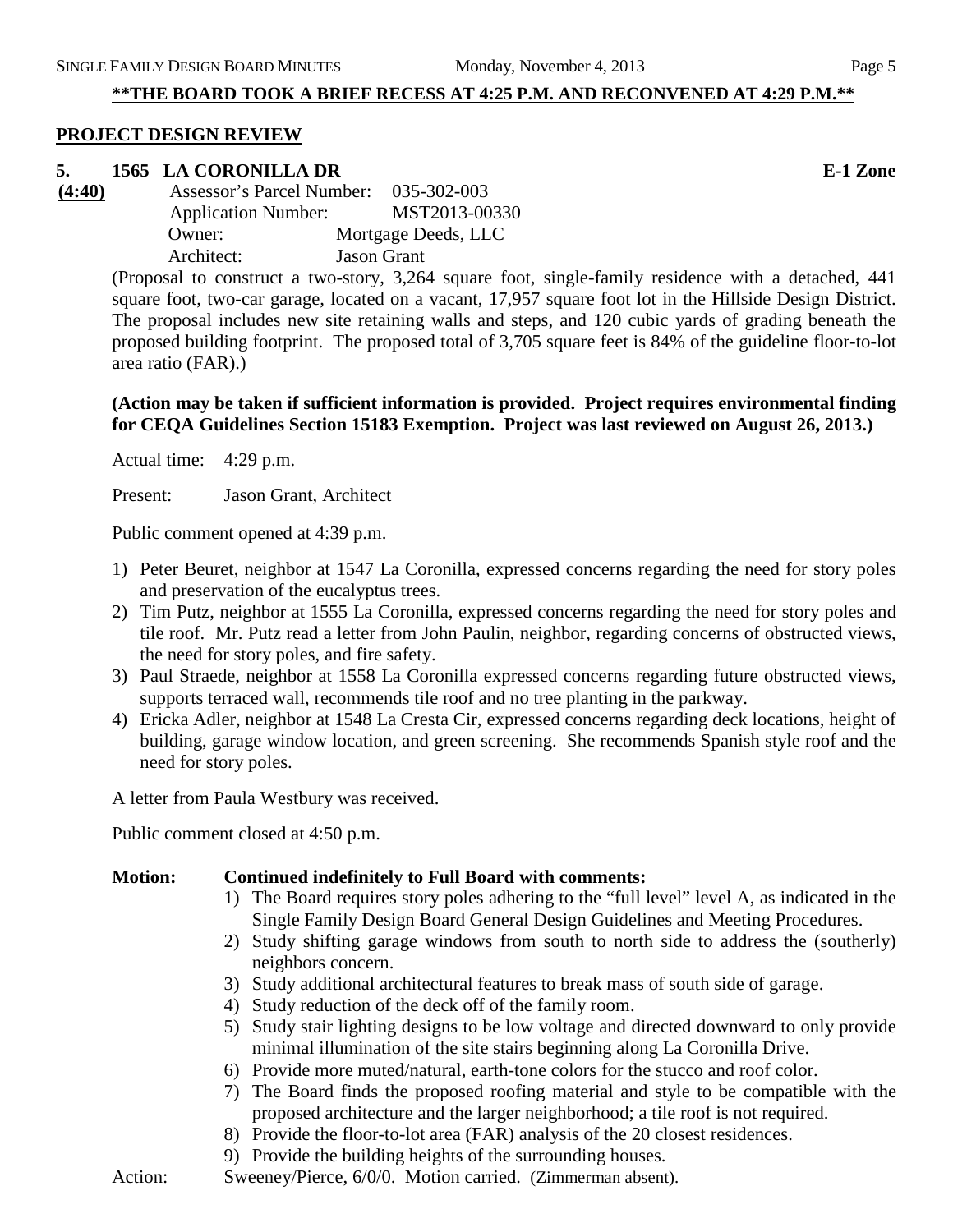#### **PROJECT DESIGN REVIEW**

### **6. 2430 CALLE ALMONTE E-1 Zone**

**(5:00)** Assessor's Parcel Number: 041-412-012 Application Number: MST2013-00020 Owner: Farzeen & Venus M. Nasri Trust Designer: Eric Swenumson

> (Proposal to construct a one-story 34 square foot addition, and a new second-story, 846 square foot, addition to an existing one-story, 1,839 square foot, single-family residence, with an attached, 415 square foot, two-car garage. The proposal includes a new 170 square foot second-story deck above the garage. The proposed total of 3,134 square feet, located on a 9,972 square foot lot in the Hillside Design District, is 85% of the required floor-to-lot area ratio (FAR). The proposal includes Staff Hearing officer review for a requested zoning modification.)

> **(Action may be taken if sufficient information is provided. Requires compliance with Staff Hearing officer Resolution No. 059-13. Project was last reviewed on August 26, 2013.)**

Actual time: 5:26 p.m.

Present: Eric Swenumson, Designer Farzeen Nasri, Owner

Public comment opened at 5:30 p.m.

1) Steve Jordan, neighbor; expressed concerns regarding a window looking towards his property.

A letter from Paula Westbury was received.

Public comment closed at 5:31 p.m.

- **Motion: Project Design Approval with the finding that the Neighborhood Preservation Ordinance criteria have been met as stated in Subsection 22.69.050 of the City of Santa Barbara Municipal Code and continued indefinitely to the Consent with comments:** 
	- 1) The Board had positive comments regarding consistency and appearance, neighborhood compatibility, quality of architecture and materials and landscape, and good neighbor guidelines.
	- 2) Provide final details and color and materials board.
	- 3) The Board finds that the proposed windows are acceptable in size and location.
- Action: Sweeney/Miller, 6/0/0. Motion carried. (Zimmerman absent).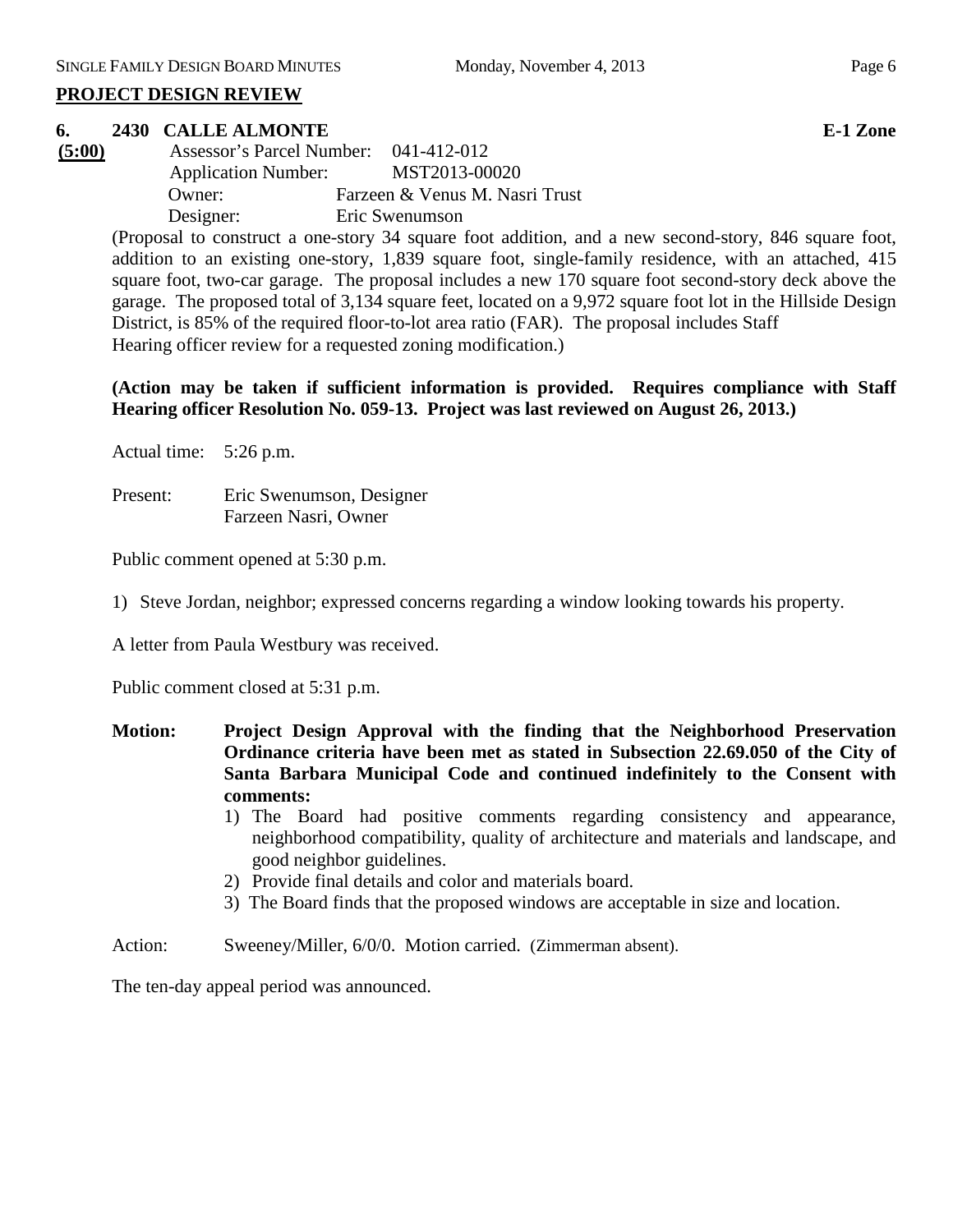#### **PROJECT DESIGN REVIEW**

#### **7. 1727 SANTA BARBARA ST E-1 Zone**

| (5:20) | Assessor's Parcel Number: 027-111-017 |                      |
|--------|---------------------------------------|----------------------|
|        | <b>Application Number:</b>            | MST2013-00348        |
|        | Owner:                                | Peter & Dorian Hirth |
|        | Applicant:                            | Ken Dickson          |
|        | Architect:                            | Mark Wienke          |

(Proposal to reconstruct two seven-foot tall pillars and reinstall a pair of wrought iron gates with a maximum height of seven-feet tall at the front property line. The development of the vacant parcel is being reviewed as a separate application under MST2013-00276.)

**(Action may be taken if sufficient information is provided. Requires compliance with Staff Hearing officer Resolution No. 057-13. Project was last reviewed on October 2, 2013.)**

Actual time: 5:39 p.m.

Present: Mark Wienke, Architect Scott Armstrong, Landscape Architect

Public comment opened at 5:47 p.m.

1) Mary Suding, expressed concerns regarding maintaining the height of the existing hedge as it set historic precedence for the site and neighborhood.

A letter of expressed concern from Paula Westbury was acknowledged.

Public comment closed at 5:49 p.m.

- **Motion: Project Design Approval and Final Approval with the finding that the Neighborhood Preservation Ordinance criteria have been met as stated in Subsection 22.69.050 of the City of Santa Barbara Municipal Code.**
	- 1) The Board had positive comments regarding consistency and appearance, neighborhood compatibility, quality of materials, and good neighbor guidelines.

Action: Sweeney/Pierce, 6/0/0. Motion carried. (Zimmerman absent).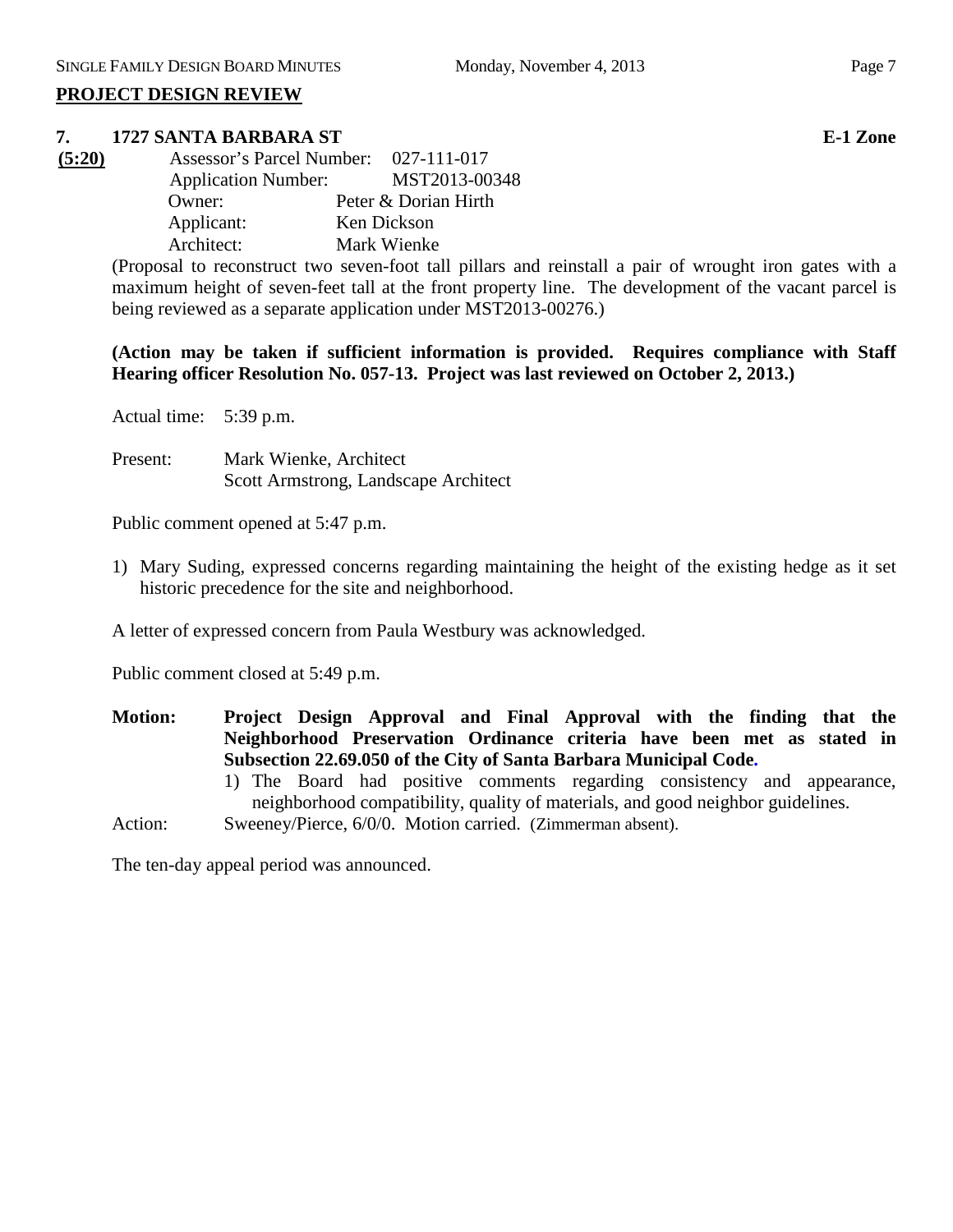# **FINAL REVIEW**

# **8. 1727 SANTA BARBARA ST E-1 Zone**

| (5:30) | Assessor's Parcel Number: 027-111-017 |                      |
|--------|---------------------------------------|----------------------|
|        | <b>Application Number:</b>            | MST2013-00276        |
|        | Owner:                                | Peter & Dorian Hirth |
|        | Engineer:                             | Windward Engineering |
|        | Applicant:                            | Ken Dickson          |
|        | Architect:                            | Mark Wienke          |
|        | Landscape Architect: Barefoot Designs |                      |

(This is a revised proposal to construct a new, two-story, 3,182 square foot, single-family residence, with an attached, 461 square foot, two-car garage, located on a 10,200 square foot lot. The proposed total of 3,643 square feet is 96% of the maximum floor-to-lot area ratio (FAR). This proposal replaces The original project approved in 2008. The original proposal involved the construction of a new, twostory, 3,731 square foot, single-family residence, including a detached, two-car garage. The original project obtained a Planning Commission approval for an FAR modification to allow the building height to exceed 25 feet in combination with an FAR greater than 85% of the maximum FAR. An FAR modification is no longer required as the revised project has been reduced to not exceed the maximum building height of 25-feet. The revised design also includes a revised architectural style. The proposal includes the removal of approximately seven Pittosporum trees and one cedar tree.)

### **(Action may be taken if sufficient information is provided. Project was last reviewed on August 26, 2013 when Project Design Approval was granted.)**

Actual time: 5:51 p.m.

Present: Mark Wienke, Architect Scott Armstrong, Landscape Architect

Public comment opened at 6:02 p.m.

1) Mary Suding, neighbor, supports project. Requests the body stucco color is the lighter color and the trim the darker color presented.

A letter of expressed concern from Paula Westbury was acknowledged.

Public comment closed at 6:03 p.m.

# **Motion: Final Approval as submitted with the following comment:**

- 1) The Board accepts the colors on color board scheme 1 with the exception that the body stucco color is X81 Oatmeal, base 200.
- Action: Sweeney/Bernstein, 6/0/0. Motion carried. (Zimmerman absent).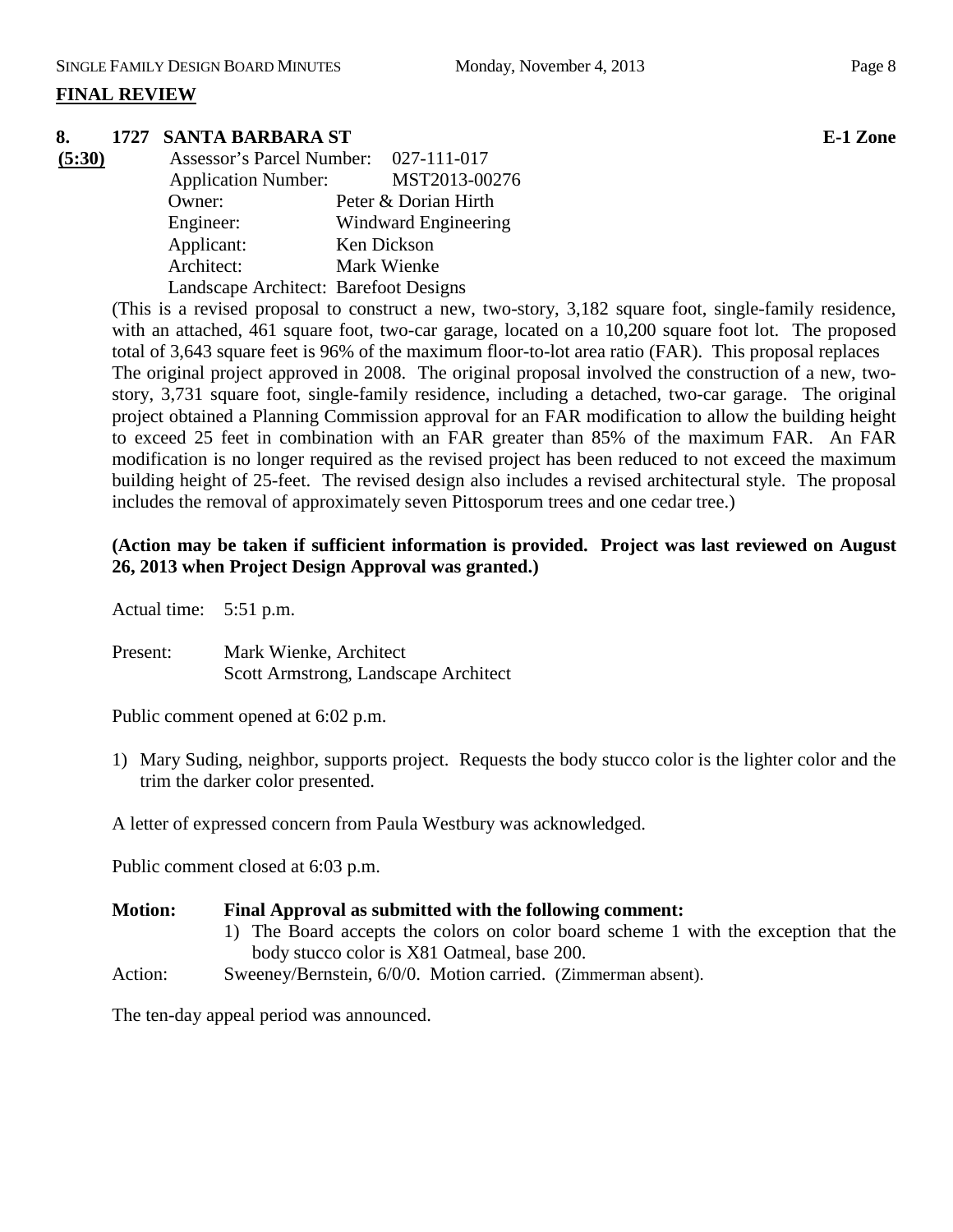# **9. 1322 CRESTLINE DR E-1 Zone**

| (5:50) | Assessor's Parcel Number:  |            | 049-251-004          |
|--------|----------------------------|------------|----------------------|
|        | <b>Application Number:</b> |            | MST2013-00429        |
|        | Owner:                     |            | Becky & Scott Ontjes |
|        | Architect:                 | Amy Taylor |                      |

(Proposal for façade alterations, an interior remodel, and 130 square foot, one-story addition to an existing, 2,262 square foot, two-story, single-family residence. The proposal also includes site alterations including the demolition and replacement of site walls and decks, remodeling the existing pool, adding a new spa, new fences, new terraced planting beds, and a new fire pit and barbeque area. The proposed total of 3,102 square feet, located on a 12,239 square foot lot in the Hillside Design District, is 77% of the maximum floor-to-lot area ratio (FAR). The project will address violations identified in ZIR2013-00308.)

# **(Action may be taken if sufficient information is provided. Project was last reviewed on October 21, 2013.)**

Actual time: 6:14 p.m.

Present: Amy Taylor, Architect

Public comment opened at 6:24 p.m. As no one wished to speak, public comment was closed.

A letter of expressed concern from Paula Westbury was acknowledged.

**Motion: Final Approval with the condition to label the self latching safety gate for the pool.**  Action: James/Woolery, 5/0/0. Motion carried. (Bernstein/Zimmerman absent).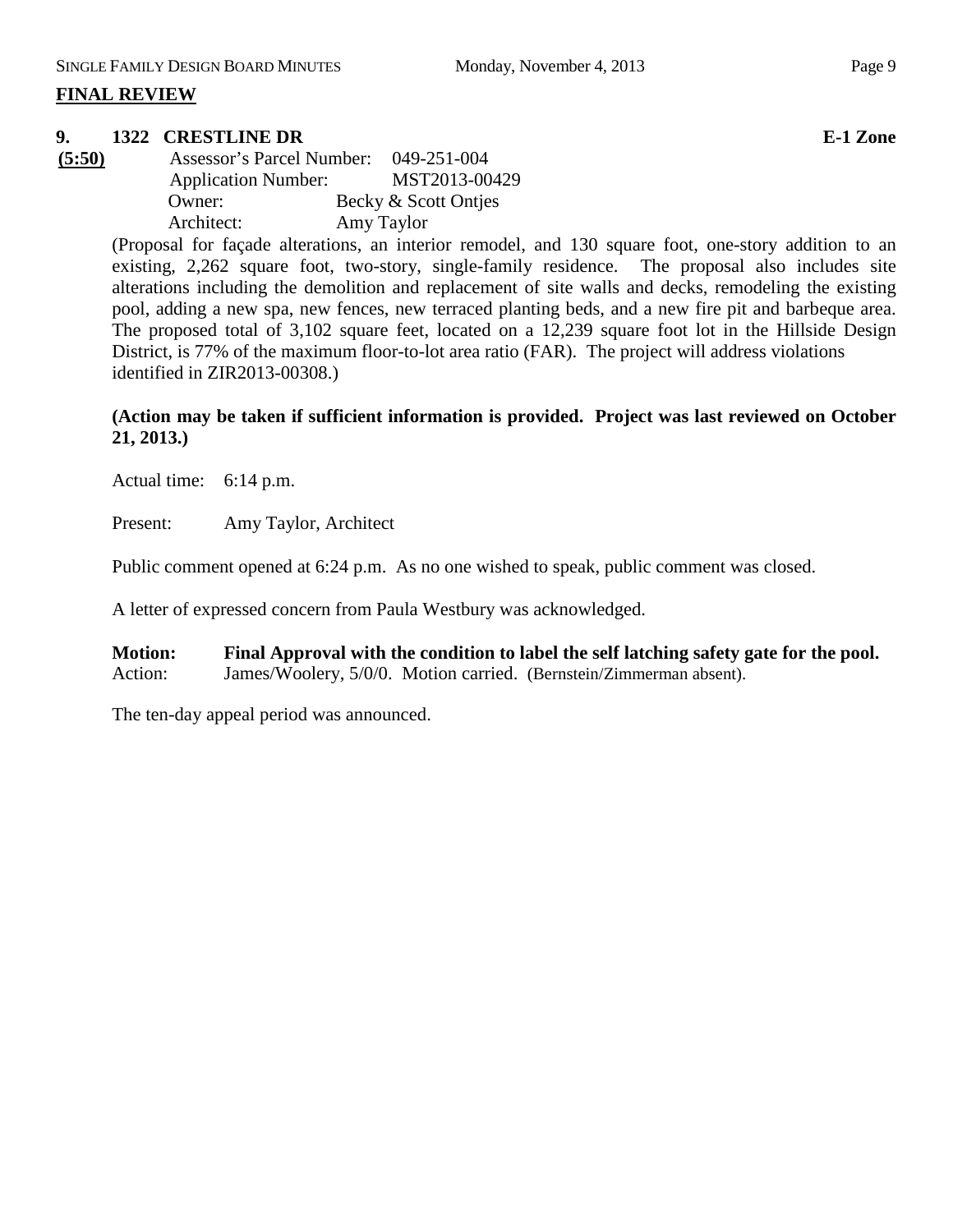# **CONSENT CALENDAR (11:00 A.M.)**

Items on Consent Calendar were reviewed by Sweeney and Pierce.

# **NEW ITEM**

### **A. 2213 SANTA BARBARA ST E-1 Zone**

| Assessor's Parcel Number:  | 025-201-023      |
|----------------------------|------------------|
| <b>Application Number:</b> | MST2013-00436    |
| Owner:                     | Dennis P. Fazzio |
| Architect:                 | David Winitzky   |

(Proposal to construct a new covered entry porch and a total of 31 square feet of additions to an existing 2,734 square foot, two-story, single-family residence, and four covered parking spaces totaling 869 square feet. The proposal includes replacement of existing windows and doors, including the relocation of some windows and doors, and one new window, new skylights, replacement of exterior light fixtures, and exterior stucco color change. The proposal is 83% of the guideline floor-to-lot area ratio (FAR). The proposal includes Staff Hearing officer review for requested zoning modifications to allow alterations within the interior setback.)

### **(Comments only; project requires environmental assessment and Staff Hearing officer review for requested zoning modifications.)**

Public comment:

Gil Garcia, neighbor, supports project, in particular the joint hedge and stated that there is a historic precedent for the "over-height" hedges to remain as is.

### **Continued Indefinitely to the Staff Hearing Officer and to return to Consent with the following comments:**

- 1) Supportive of the fence/hedge/columns to be maintained at existing height and configuration.
- 2) Supportive of windows/doors alterations.
- 3) Provide typical final details and color board.

### **FINAL REVIEW**

#### **B. 1164 CRESTLINE DR E-1 Zone**

| <b>Assessor's Parcel Number:</b><br>049-181-010 |
|-------------------------------------------------|
| MST2013-00139                                   |
| Theodore M. Dolas                               |
| Don Swann                                       |
|                                                 |

(Proposal to construct a new 596 square foot second-story addition to an existing 2,172 square foot twostory single-family residence with an attached two-car garage located on a 15,200 square foot lot in the Hillside Design District. The proposal includes a new 83 square foot second-level deck, a new inground pool, and replacing the existing ground level patio with a new on-grade patio. The proposed total of 2,763 square feet is 64% of the guideline floor-to-lot area ratio (FAR). The proposal includes Staff Hearing officer approval for requested zoning modifications.)

### **(Final review of landscape plan.)**

### **Final Approval of landscaping as submitted.**